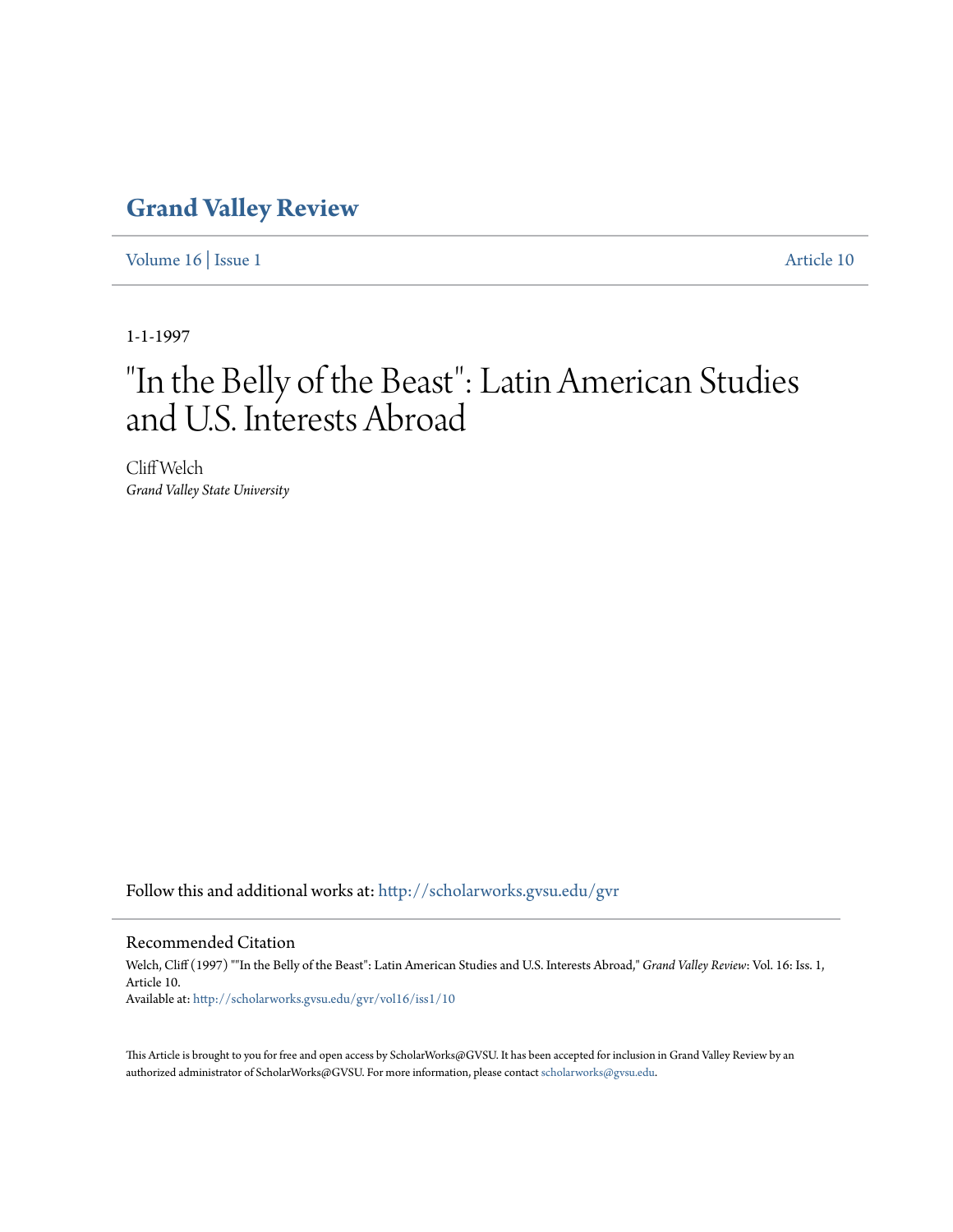## **"IN THE BELLY OF THE BEAST" LATIN AMERICAN STUDIES AND U.S. INTERESTS ABROAD**

### *Cliff Welch*

While living in the United States in the 1880s, Jose Marti, the great Cuban writer and revolutionary, coined the catchy phrase used in my title. By the time of Marti's death in 1895, the United States had not yet become an imperial power in the Caribbean and Latin America. But Marti had prematurely recognized how the U.S. would later become like a beast gobbling up its neighbors to the south. "I know the monster," he wrote, "because I have lived in its lair, and my sling is that of David."

Those of us who do research and teach about Latin America should remain ever mindful of Marti's premonition. The heritage of the United States, coupled with its economic and military power, often places its national interests in opposition to those of its less powerful neighbors. We North American Latin Americanists are--like Marti- -in the belly of the beast, and we should not forget how our position here can twist our approach to Latin American Studies.

As Grand Valley's four-year-old program in Latin American Studies continues to grow, its faculty should remain alert to the ethical dilemmas posed by Marti's insight, as we conduct research and teach students. If the program is to have integrity, its discourse should be distinct from the discourse of other interested parties, such as the U.S. government and U.S.-based transnational corporations. A Latin American Studies scholar might choose to work for the government, a corporation, or some other organization, but it would be unethical for that scholar to present his or her product without revealing his or her association with a non-academic sponsor. To serve our community and international constituents well, we should endeavor to satisfy no other logic than our own informed visions. This is as true for Latin American Studies as it is for the newly initiated programs in East Asian and Middle Eastern Studies. But it is easier said than done.

Unethical practices have haunted Latin American Studies since its inception in the United States, argues Mark T. Berger, an Australian scholar at the University of the South Pacific in Fiji. Since the field took shape in the early years of this century, its practitioners have often been closely associated with the U.S. foreign policy establishment. "Latin American Studies," he writes, "appeared as a complement to the rise of US hegemony in Latin America . . . . Overall, the historiography legitimated US hegemony in . . . Latin America . . . . " In other words, as Latin American Studies matured as a discipline, the discourse of its praticioners could not be distinguished from U.S. foreign policy. Born from the belly of the beast, LAS lacked an ethics from its conception.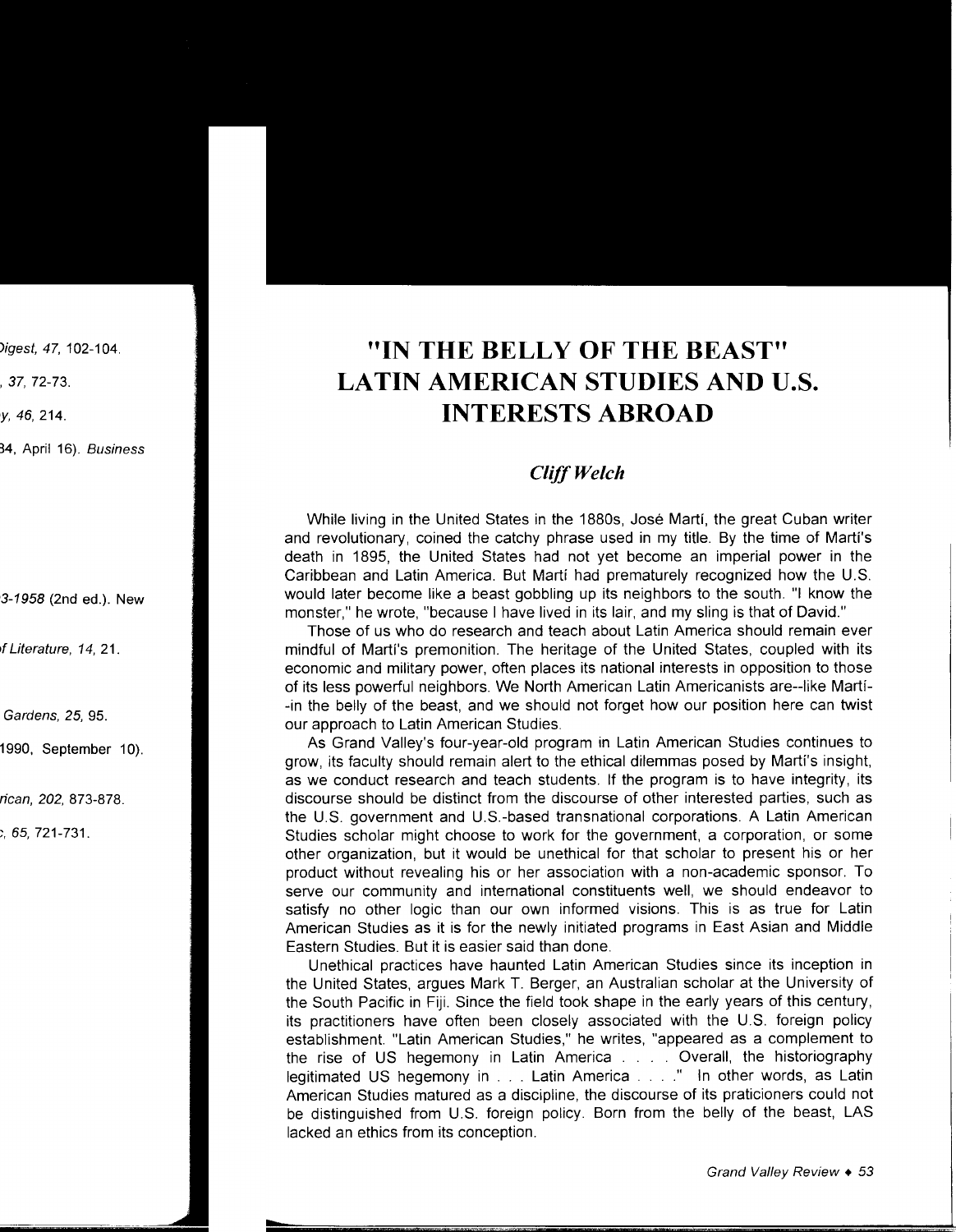The origins of Latin American Studies coincided with the Spanish-American War of 1898, and with the violent conquest of the Philippines and Cuba. Nurtured in war, most early practitioners were diplomatic historians who sought both to reflect and to shape U.S. policy. One example is John H. Latané, a Johns Hopkins University history professor whose book Diplomatic Relations of the United States in Spanish America, first published in 1900 and revised in 1920, credited U.S. foreign policy with "freedom" in Central America at a time of unprecedented U.S. military intervention in the region. Because of U.S. policy, Latané wrote, the Central American republics were "freer from wars and revolutions for a longer period than at any other time in their collective history." The continued "weakness and backwardness" of these nations, Latané wrote, left Washington no alternative but to "continue to protect" them and to "supervise their affairs." Latane and many other early Latin American Studies academics expressed such beliefs. Their writings served to legitimate the paternalistic justification of U.S. intervention in the region, despite the deadly toll of military occupation and its aftermath in such countries as Mexico, Nicaragua, Panama, Cuba, and Haiti.

The early scholars rested their arguments on premises not unlike those voiced by State Department officials and presidents such as Teddy Roosevelt. They believed that the Anglo-Saxons who predominated in the U.S. were a superior "race." In fact, writes Berger, "Anglo-Saxon assumptions about U.S.civilization as the highest form of civilization in history" peppered their writings. Because Anglo-Saxons "possessed special virtues and responsibilities," the early Latin Americanists typically characterized U.S. expansionism not only as desirable but also as inevitable. This was Social Darwinist thought writ large, at the level of international affairs.

Latin American Studies scholars built their arguments in favor of U.S. interventionism on historical as well as paternalist and racist cornerstones. Latane and others long emphasized the "common history" of the Americas as a basis for the "inevitable" integration of the hemisphere. The commonalities stressed always included the historical experiences of European discovery, colonialization, and national independence. Economic and political integration were seen as final steps in this progression of events. Given its unique Anglo-Saxon majority, these scholars concluded, it was only natural for the strong, civilized U.S. to dominate the Americas as a whole.

The unethical relationship between LAS academics and the U.S. foreign policy establishment extended to the career paths of many scholars. There was a revolving-door relationship between their jobs as teachers and researchers and the desires of the government to make use of their expertise. Berger demonstrates that some of the most prominent Latin Americanists fit this example. Leo Rowe, who taught at the Ivy League University of Pennsylvania, also served as head of the predecessor inter-American body of the Organization of American States (OAS). Dana Munro of Georgetown University took time out from teaching and writing to work in the State Department. Arthur Whitaker of Penn State University, to name but another of many examples, did the same.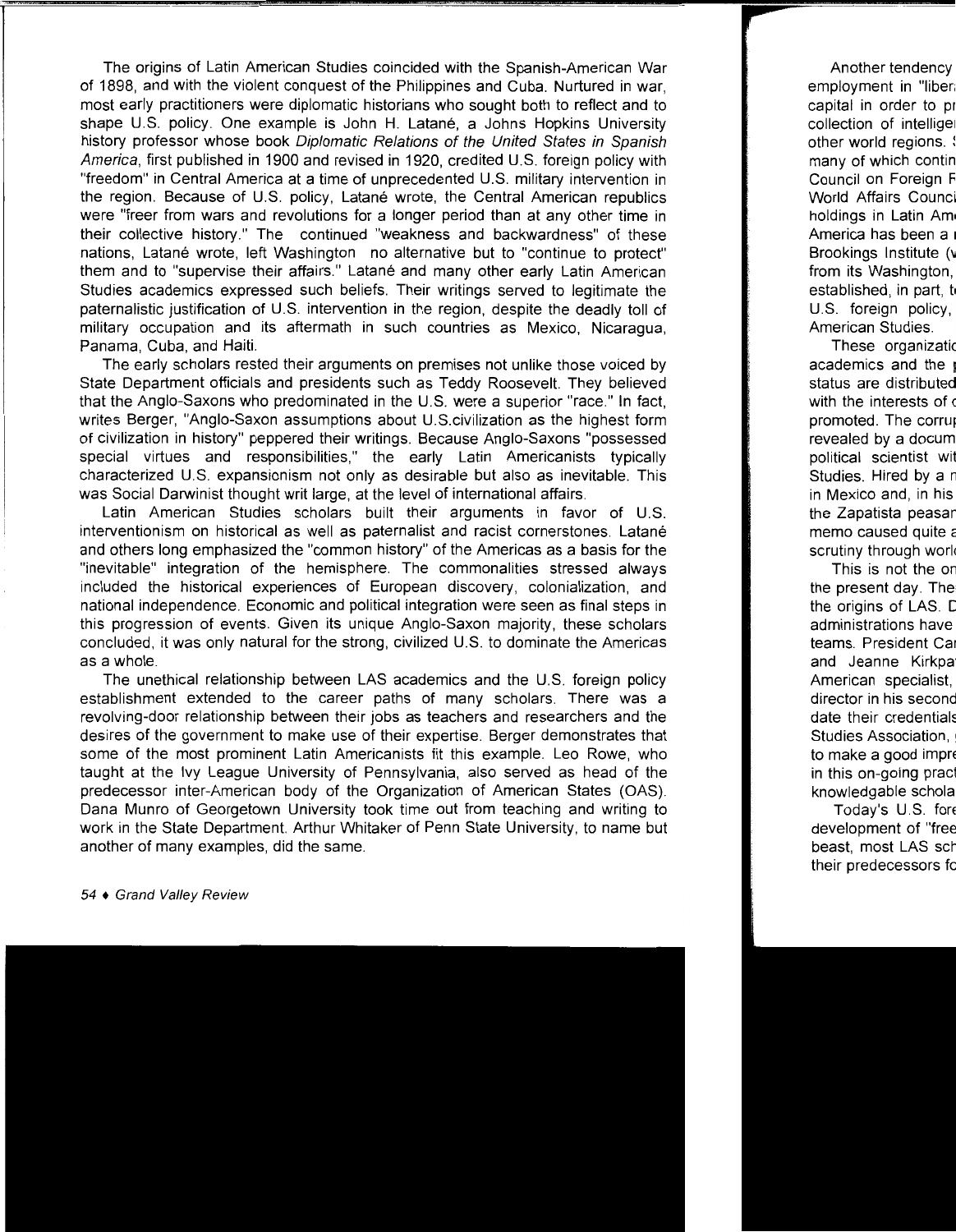Another tendency for area studies scholars has been membership and occasional employment in "liberal internationalist" organizations established with big business capital in order to provide corporations with a tax-free philanthropic cover for the collection of intelligence useful to their investment interests in Latin America and other world regions. Several such organizations were established after World War I, many of which continue to function in much the same way today. These include the Council on Foreign Relations, located in New York (and represented locally by the World Affairs Council), the Rockefeller Foundation (Rockefeller has huge mineral holdings in Latin America), the Carnegie Endowment for International Peace (Latin America has been a major consumer of U.S. steel and exporter of iron ore), and the Brookings Institute (which puts corporation-funded scholars in government service from its Washington, D.C. offices). All of these organizations and think tanks were established, in part, to facilitate a complementary relationship between big business, U.S. foreign policy, and professionalized foreign area studies, such as Latin American Studies.

These organizations, Berger argues, help foster unethical relations between academics and the powerful by controlling the way grants, fellowships, jobs, and status are distributed among scholars. Those scholars whose views were in synch with the interests of donors and influential policymakers tended to be rewarded and promoted. The corrupting influence on scholarship of this arrangement was recently revealed by a document written by the prominent Latin Americanist Riordan Roett, a political scientist with the Washington-based School of Advanced International Studies. Hired by a major bank, Roett was asked to analyze the investment climate in Mexico and, in his confidential final report, he emphasized the need to "eliminate" the Zapatista peasant movement in Chiapas in order to enhance that climate. The memo caused quite a scandal in the profession when it was exposed to international scrutiny through worldwide Internet transmission.

This is not the only example of the questionable ethics of Latin Americanists in the present day. There is plenty of evidence for the relevance of Berger's critique of the origins of LAS. Demonstrating the revolving-door syndrome, recent presidential administrations have attracted Latin American Studies scholars to their foreign policy teams. President Carter hired Robert Pastor; Reagan-Bush employed Elliot Abrams and Jeanne Kirkpatrick; and Clinton appointed Anthony Lake, another Latin American specialist, as National Security Advisor during his first term and CIA director in his second. When such luminaries appear at academic conferences to update their credentials in the profession with their colleagues in the Latin American Studies Association, graduate students and young faculty hover around them, hoping to make a good impression and nuzzle their way to power. A corrupting tendency lies in this on-going practice, though one difficult to avoid: it is probably better to have a knowledgable scholar in these government posts than ignorant political insiders.

Today's U.S. foreign policy agenda in Latin America is one which favors the development of "free market democracy." Trained and promoted in the belly of the beast, most LAS scholars would find it just as difficult to argue with this agenda as their predecessors found it difficult to argue with the past era of U.S. paternalism and